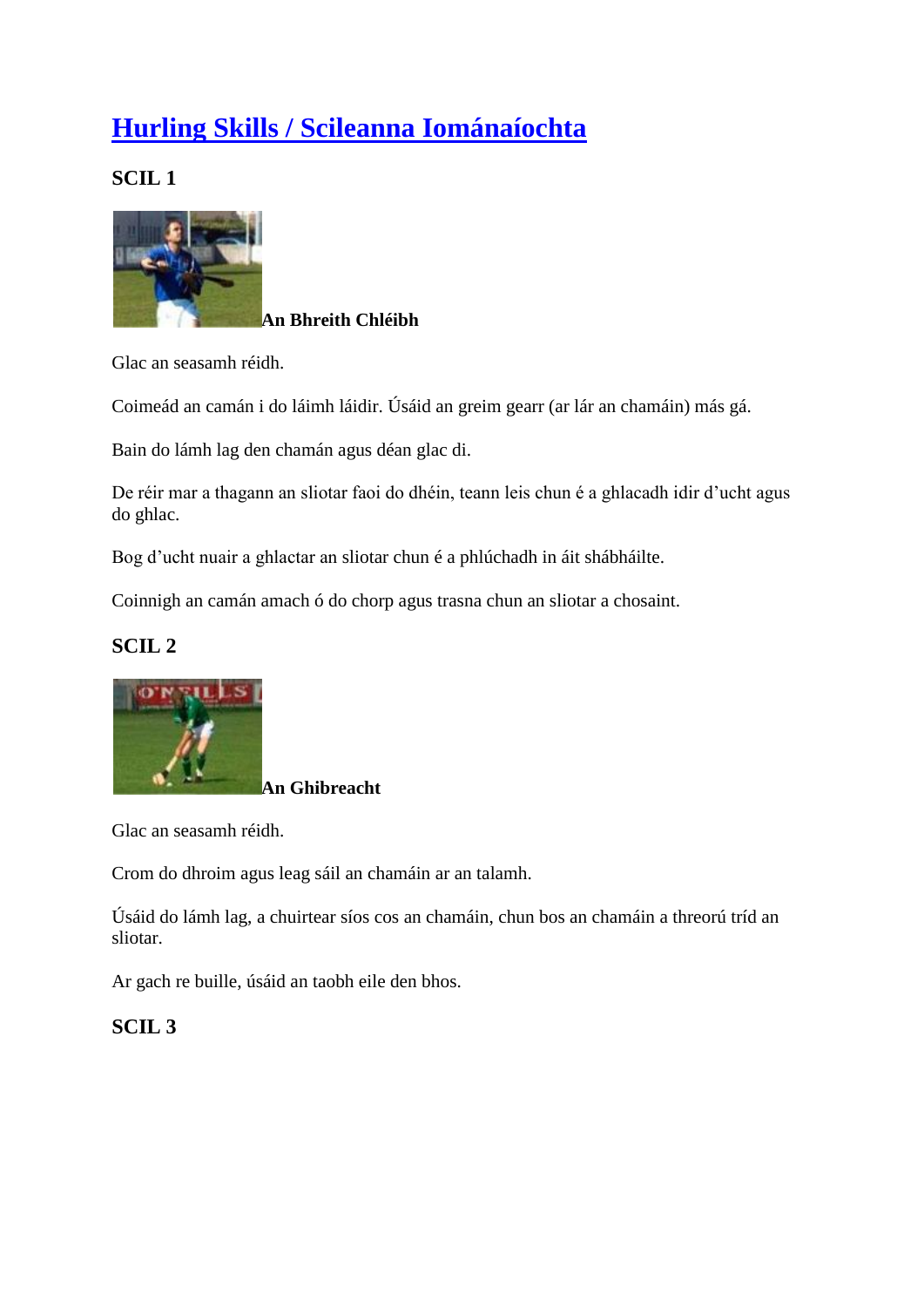

# **An Bac Talún chun Tosaigh**

Glac an seasamh réidh.

Seas isteach le do chois láidir sa ghleic leis an iománaí eile.

Bain do lámh lag den chamán.

Sín do lámh láidir amach chun an camán a leagan os comhair an tsliotair nó taobh thiar de.

Ba chóir an camán a bheith díreach aníos ón talamh agus an bhos a bheith cothrom roimh an lasc atá ag teacht.

Tabhair aird ar an áit a bhfuil d'ordóg.

Féadfaidh tú do chos láidir a chur taobh thiar den chamán chun é a dhaingniú.

# **SCIL 4**



Glac an seasamh réidh.

Lúb do ghlúine agus ísligh do lámh lag chun go mbeidh sáil an chamáin ina suí ar an talamh. Seo an seasamh baic ar do thaobh láidir.

Chun an sliotar a bhacadh idir na géaga coise agat, athraigh ón seasamh réidh go dtí an seasamh ardaithe, ach fan díreach agus lúb do ghlún níos ísle. Ísligh bos an chamáin go talamh.

Deimhnigh go bhfuil do shála coise le chéile, go bhfuil do mhéara coise dírithe amach agus go bhfuil an sliotar á bhacadh idir do ghéaga coise.

# **SCIL 5**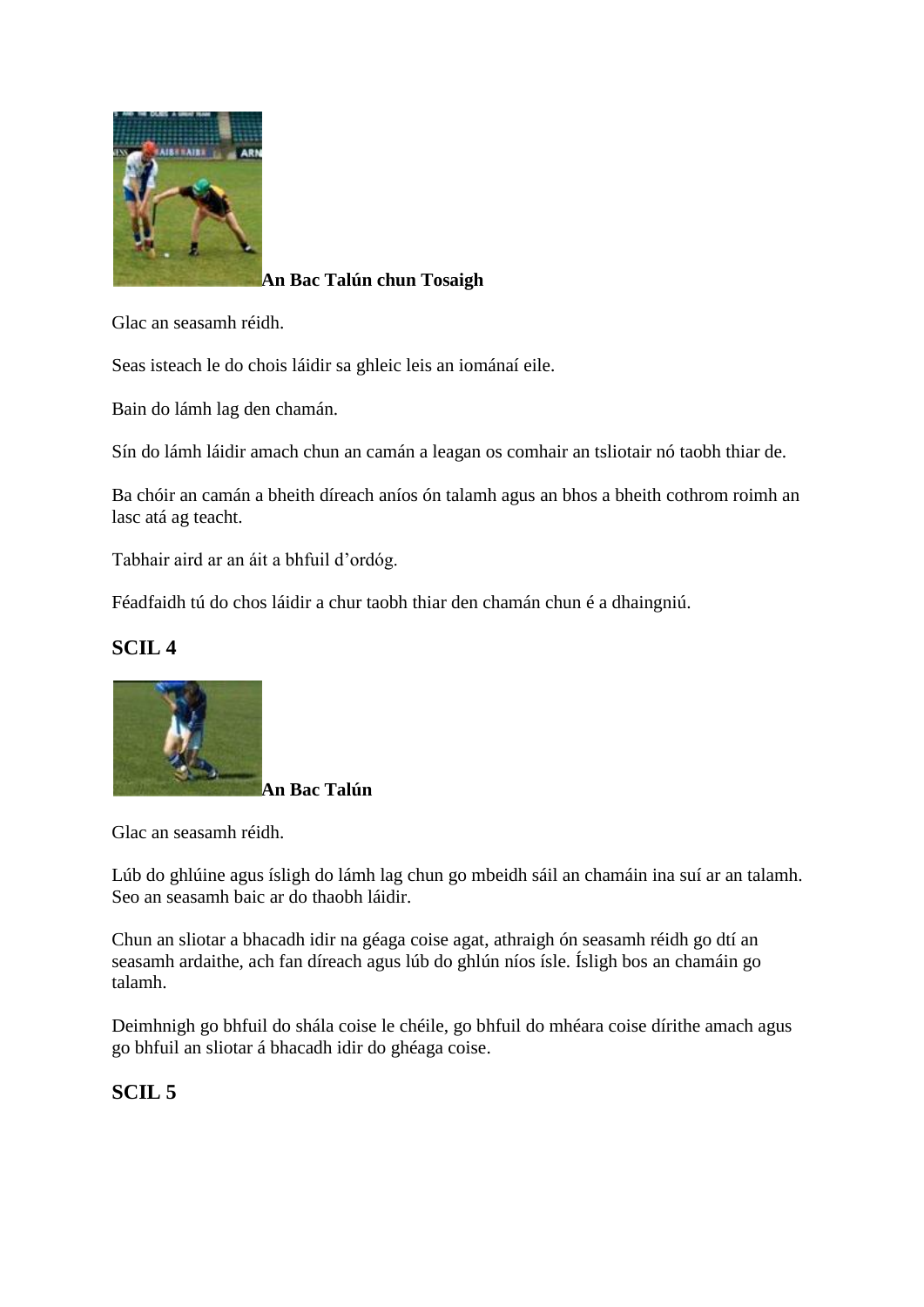

**An Ghleic Ghuaille**

Glac an seasamh réidh.

Teann isteach leis an iománaí eile, tabhair do ghualainn dá ghualainn siúd agus do chorróg dá chorróg siúd.

Coinnigh do shúil ar an sliotar.

Sleamhnaigh do lámh lag síos faoin láimh eile go dtí go mbeidh fáscadh an ghlais ar an gcamán. Lúb d'uillinneacha chun an camán a ardú.

Tarraing ar an sliotar go délámhach tapaidh, leas á bhaint as caol na lámh chun neart a sholáthar.

Coinnigh cos amháin ar a laghad ar an talamh.

# **SCIL 6**



**An Lasc Talún**

Glac an seasamh réidh.

Ba chóir go mbeadh do chosa scartha óna chéile go feadh leithead do choirp (idir na guaillí), agus an sliotar os comhair do choise tosaigh.

Sleamhnaigh do lámh lag go dtí go bhfuil fáscadh an ghlais ar an gcamán agat, agus d'uillinneacha á lúbadh agat chun an camán a ardú.

Lúb do ghlúine beagán agus bíodh do shúile ar an sliotar agat. Ag an am céanna, tarraing an camán anuas agus leas á bhaint as caol na lámh chun neart a thabhairt.

Lasc an sliotar le clár bhos an chamáin.

Athraigh meáchan do choirp ó do chos láidir go dtí do chos lag, de réir mar a chuirtear an tarraingt i gcrích.

Coinnigh do cheann fút agus tarraing tríd go dtí go bhfuil an camán ar comh-airde ar a laghad le do ghualainn.

### **SCIL 7**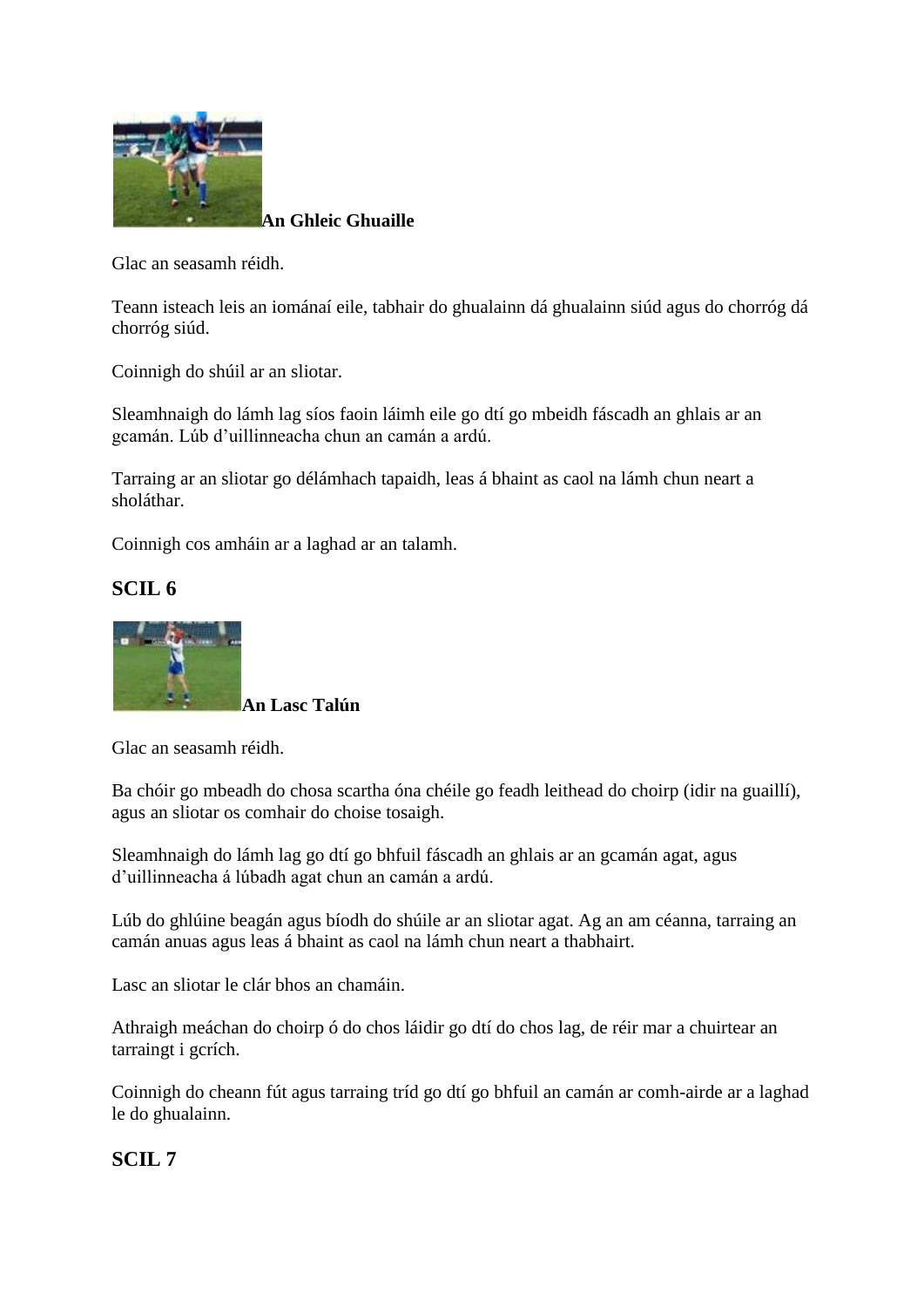

**An Ghleic Chrúcála**

Glac an seasamh réidh.

Seas fad camáin móide fad géige láimhe sínte taobh thiar den iománaí eile, do thaobh láidir díreach taobh thiar den taobh óna bhfuil an t-iománaí eile chun an sliotar a lascadh.

Coimeád an camán i do láimh láidir agus sín do ghéag láimhe amach, le linn truslóga a thabhairt chun tosaigh le do chois láidir, chun do ghéag láimhe a fhadú.

Sín an camán isteach i gcúrsa luasctha an iománaí eile, agus lámh amháin ar an gcamán agat.

Féadfaidh tú greim a choimeád ar an gcamán agus an soc dírithe suas agat nó agus an soc cothrom agus dírithe ar leataobh.

Déan smeach le caol do láimhe de réir mar a chuirtear camán an iománaí eile óna chúrsa.

Téigh isteach go beo chun an sliotar a ghabháil nó ullmhaigh tú féin chun an camán a chrúcáil arís.

# **SCIL 8**



**An Bac chun Tosaigh**

Glac an seasamh réidh.

Ba chóir duit a bheith fad camáin móide fad géige láimhe ar aghaidh an iománaí atá ag lascadh an tsliotair.

De réir mar a chaitheann an t-iománaí eile an sliotar as a láimh chun é a lascadh, seas isteach chuige le do chois láidir, ar nós duine a bheadh ag feacadh glúine.

Sín an camán chun tosaigh le do dhá láimh agus lig don láimh lag sleamhnú siar i dtreo na láimhe láidre.

Ba chóir do dhá ordóg a bheith dírithe síos i dtreo bhos an chamáin.

Ba chóir bos an chamáin a bheith sínte suas os do chionn.

Agus an báireoir eile ar tí an sliotar a lascadh, buail síos go daingean ar an sliotar agus ar an gcamán araon chun iad a bhacadh.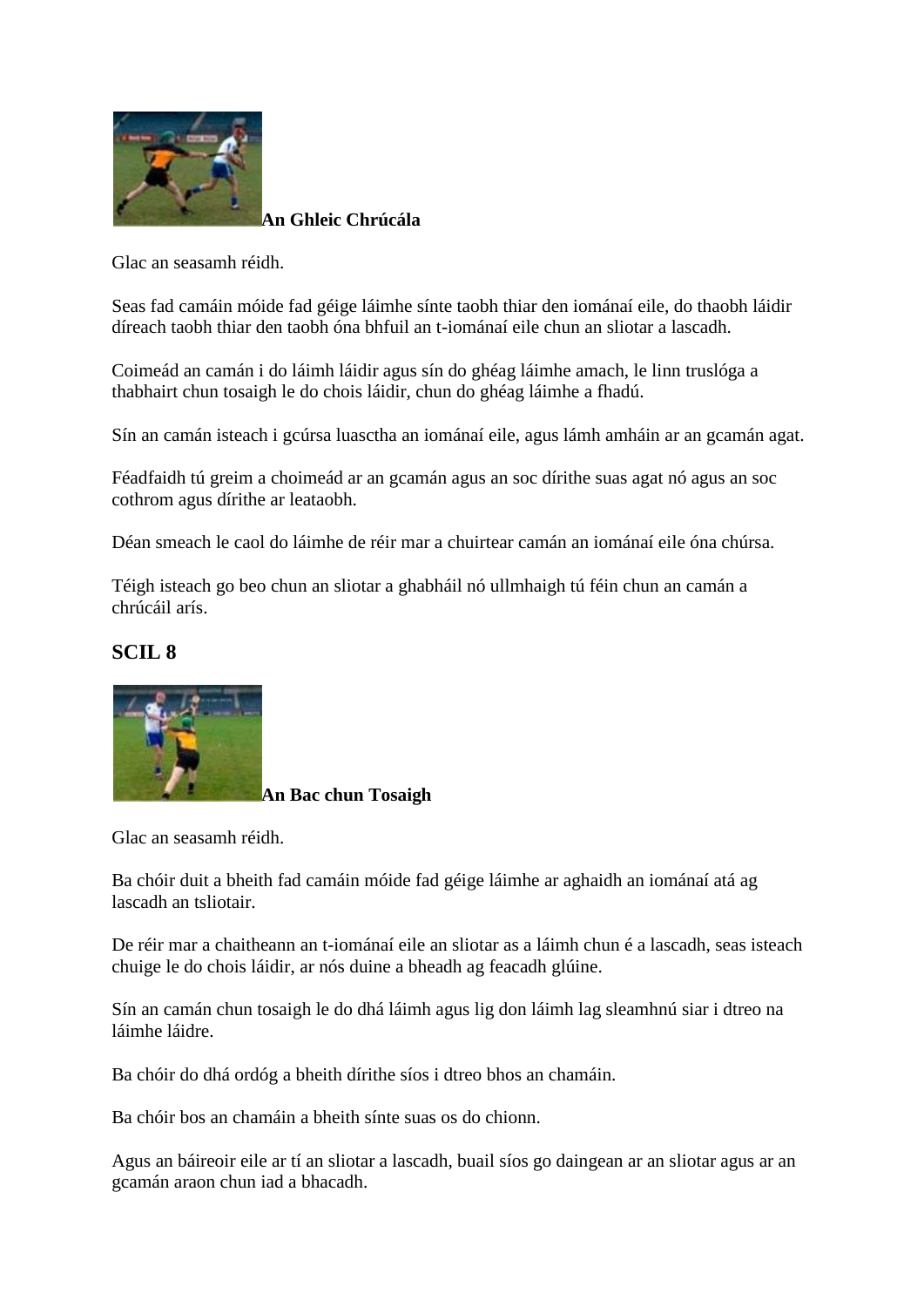

**An Lasc Talún agus Tú ag Rith**

Glac an seasamh réidh

Tabhair truslóg isteach i dtreo an tsliotair.

Cas do ghuaillí agus do chorróga chun do chos tosaigh a chur ar comhlíne leis an sliotar.

Ba chóir do ghuaillí a bheith ar aon líne leis an sprioc.

Do cheann faoi, tarraing tríd an sliotar go tapaidh, agus leas á bhaint as caol na lámh agat.

Athraigh meáchan do choirp de réir móimintim agus gluais do chos dheireanach i ndiaidh do choise tosaigh chun do chorp a shocrú.

Cas do ghuaillí agus do chorróga siar go dtí an seasamh bunaidh agus lean ort ag rith.

### **SCIL 10**



# **An Pas Láimhe**

Coimeád an camán le do láimh láidir, an sliotar le do láimh lag.

Caith an sliotar san aer le do láimh lag go dtí pointe faoi bhun airde do ghualainne, agus tabhair céim le do chois láidir i dtreo an iománaí atá chun an sliotar a ghlacadh ("an glacadóir").

Tarraing siar agus sín amach do ghéag láimhe lag.

Coinnigh do shúil ar an sliotar.

Tarraing an lámh tríd an sliotar i dtreo an ghlacadóra.

Is é an pointe teagmhála an áit a dtagann méara agus bos do láimhe le chéile.

Tarraing tríd chun an sliotar a sheachadadh ar comh-airde le ceann an ghlacadóra.

Coinnigh an camán os cionn do choirp agus trasna le linn an seachadadh a dhéanamh chun cosaint a thabhairt duit féin.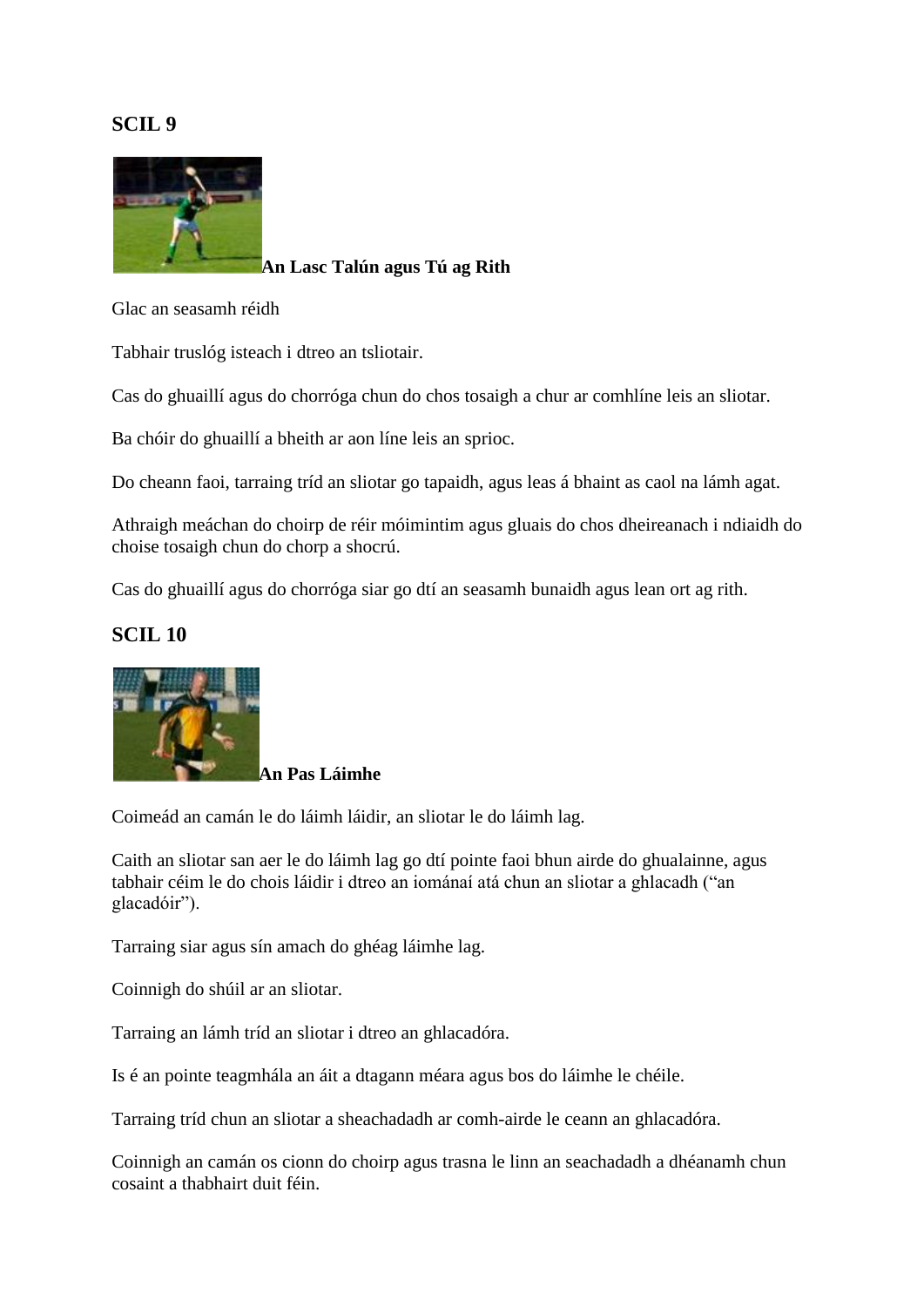

#### **An Sliotar a Ardú de Ghiob**

Tabhair truslóg i dtreo an tsliotair go dtí go leagfaidh tú do chos lag síos in aice an tsliotair.

Ullmhaigh chun an sliotar a ardú agus lúb do ghlúine agus do dhroim chun do cheann a thabhairt os cionn an tsliotair.

Coinnigh do shúil ar an sliotar.

Ba chóir soc an chamáin a bheith dírithe amach ó do chorp.

Tabhair faoi deara gur chóir do dhá ordóg a bheith dírithe síos i dtreo bhos an chamáin.

Deimhnigh go bhfuil an camán nach mór comhthreomhar leis an talamh sula n-ardóidh tú an sliotar.

Sleamhnaigh bos an chamáin faoin sliotar chun é a ardú ón talamh.

De réir mar a ardaítear an sliotar, bain do lámh lag den chamán agus oscail í chun go dtitfidh an sliotar isteach i do ghlac.

### **SCIL 12**



**An Bhreith os do Chionn**

Glac an seasamh réidh.

Bain do lámh lag den chamán agus sín suas os do chionn é.

Cuir do ghlac oscailte suas roimh an sliotar atá ag teacht.

Croch an camán os do chionn chun an lámh bhreithe a chosaint.

Téigh i dtreo an tsliotair chun é a thógáil ag an bpointe is airde, de léim, más gá.

Bog do lámh nuair a bhuailfidh an sliotar í agus beir ar an sliotar le méara do ghlaice oscailte.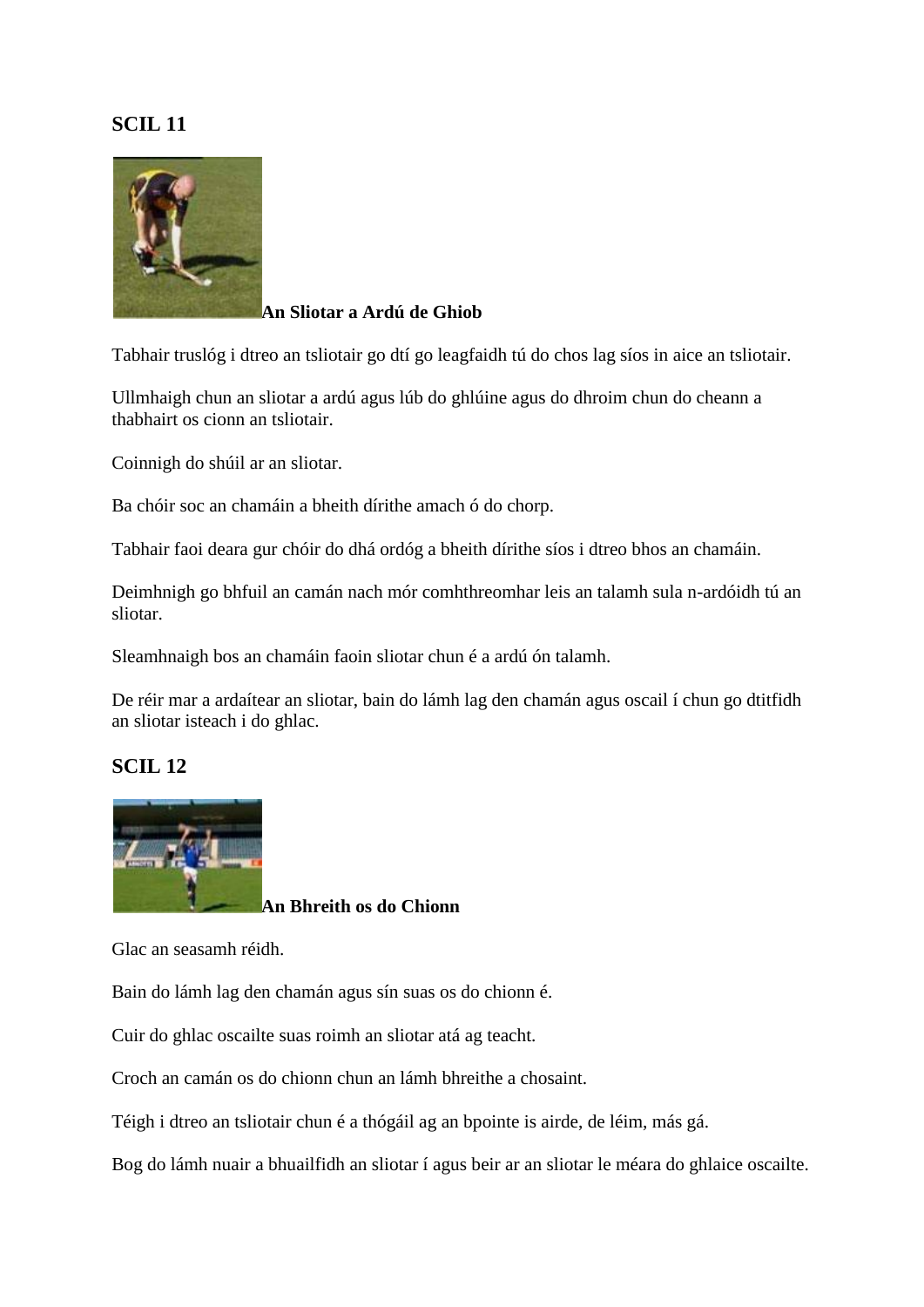Le linn cluiche, coinnigh an camán taobh thiar den láimh bhreithe nuair atá an t-iománaí eile taobh thiar agus amach ó do láimh bhreithe nuair atá an t-iománaí eile os do chomhair.

# **SCIL 13**



Glac an seasamh réidh.

Cuir do chos lag síos in aice an tsliotair agus lúb do ghlúin agus do dhroim chun do cheann a thabhairt os cionn an tsliotair.

Ba chóir soc an chamáin a bheith dírithe amach ó do chorp.

Tabhair faoi deara gur chóir do dhá ordóg a bheith dírithe i dtreo bhos an chamáin.

Deimhnigh go bhfuil an camán beagnach comhthreomhar leis an talamh sula n-ardóidh tú an sliotar.

Cuir an camán síos go daingean ar an sliotar.

Roll an sliotar i dtreo do choirp agus sleamhnaigh bos an chamáin faoin sliotar chun é a ardú.

De réir mar a ardaítear an sliotar, bain do lámh lag den chamán agus oscail do ghlac chun go dtitfidh an sliotar isteach inti.

### **SCIL 14**



Glac an seasamh réidh.

Ba chóir do ghuaillí agus do chosa a bheith ar comhlíne leis an sprioc.

Caith an sliotar san aer as do ghlac go hairde do ghualainne.

Coinnigh do shúil ar an sliotar.

Sleamhnaigh do lámh lag chun fáscadh an ghlais a chur ar an gcamán agus lúb d'uillinneacha chun an camán a ardú.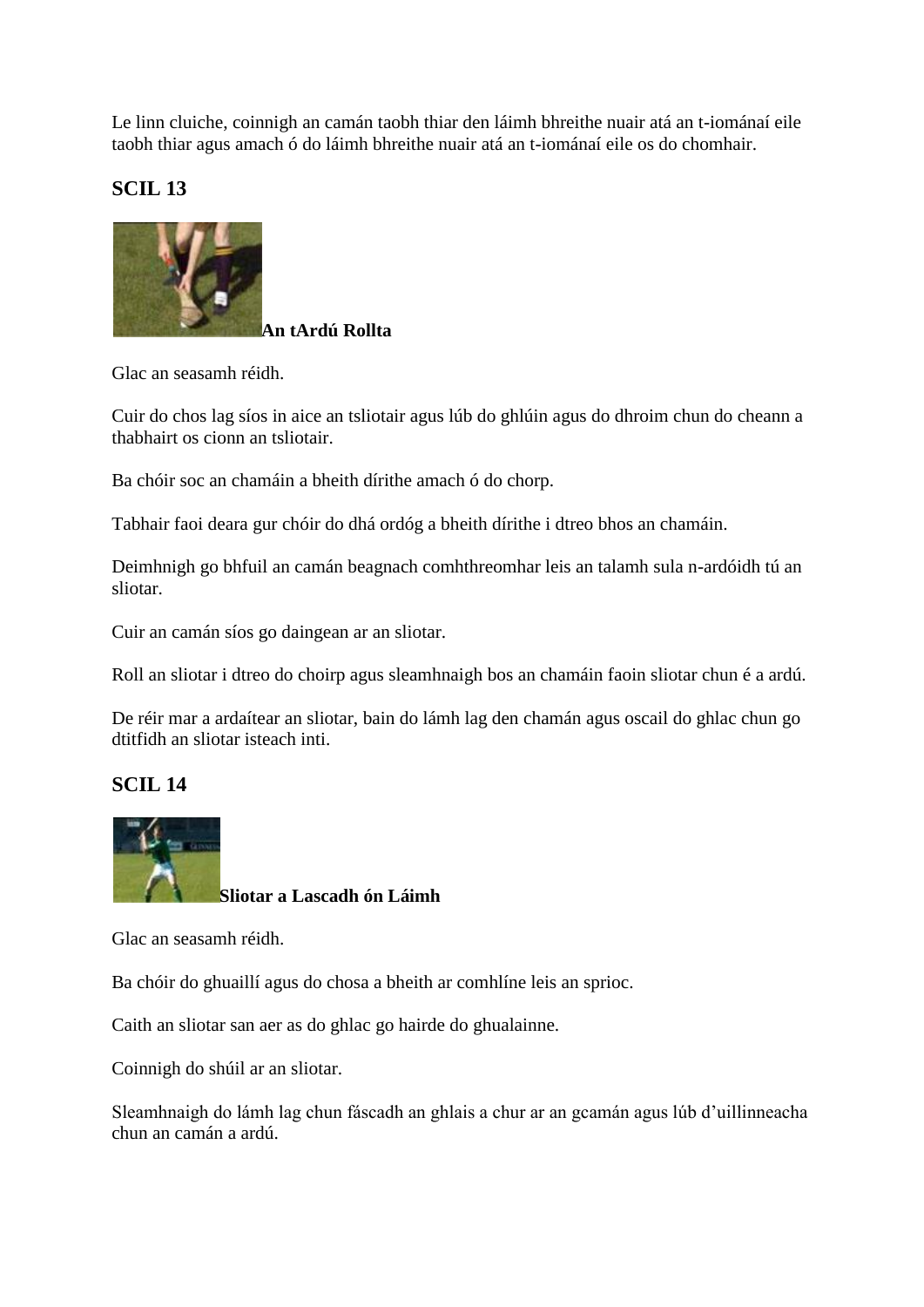Tabhair céim chun tosaigh le do chois tosaigh. Ansin, agus do shúile ar an sliotar, bain leas as caol na lámh chun an camán a thiomáint síos i dtreo an tsliotair.

Lasc an sliotar ag pointe idir do ghlúin agus do chorróg.

Athraigh meáchan do choirp ó do chois láidir go dtí do chos lag de réir mar a chuirtear an tarraingt i gcrích.

Lean ort leis an tarraingt sa treo ina bhfuil an sliotar ag gluaiseacht.

# **SCIL 15**



**Sliotar a Shlacadh os do Chionn**

Glac an seasamh réidh.

Sín an camán suas os do chionn, sleamhnaigh do lámh láidir síos cos an chamáin go dtí go mbeidh do lámh láidir ag barr na coise.

Ba chóir do dhá ordóg a bheith dírithe i dtreo bhos an chamáin.

Ba chóir soc an chamáin a bheith dírithe i dtreo na láimhe láidre.

Coinnigh do shúil ar an sliotar an t-am ar fad.

Claon bos an chamáin siar de réir mar a thagann an sliotar i do threo.

Léim suas, más gá, chun an sliotar a lascadh ag an bpointe is airde agus is sábháilte. Úsáid caol na lámh chun an sliotar a shlacadh le bos an chamáin.

# **SCIL 16**



**An Sliotar a Bhacadh os do Chionn**

Glac an seasamh réidh.

Sín an camán suas os do chionn. Sleamhnaigh an lámh lag síos cos an chamáin go dtí go mbeidh sí leis an láimh láidir ag barr na coise.

Ba chóir do dhá ordóg a bheith dírithe i dtreo bhos an chamáin.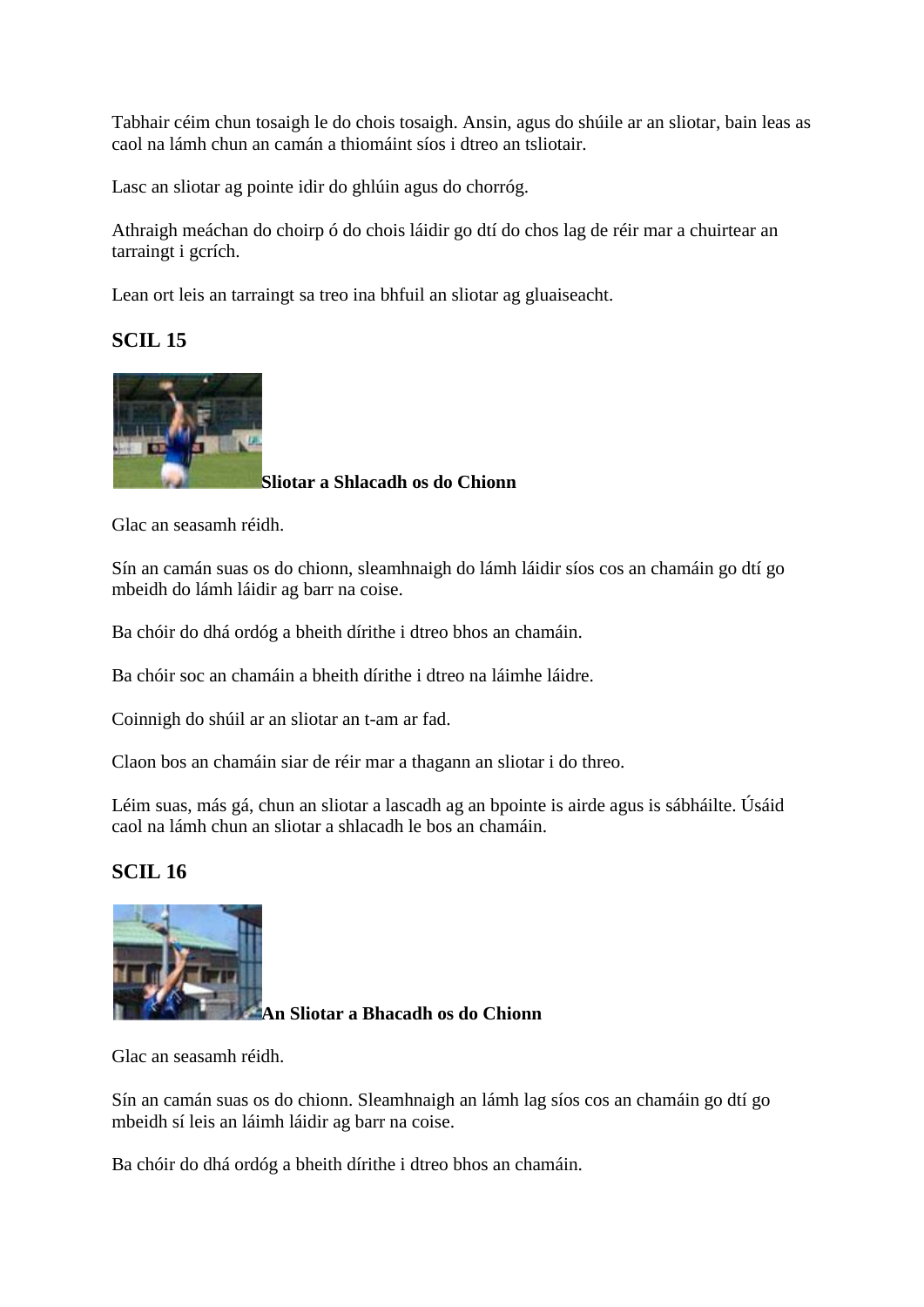Ba chóir soc an chamáin a bheith dírithe i dtreo do thaoibh láidir.

Coinnigh do shúil ar an sliotar an t-am ar fad.

Bac an sliotar le clár na boise.

Bog do ghlac chun an sliotar a phlúchadh nuair a bhuailfidh sé an camán, rud a ligfidh don sliotar titim ag do chosa nó a ligfidh duit é a thógáil i do láimh lag.

# **SCIL 17**



**Sliotar atá ag Gluaiseacht a Smachtú**

Glac an seasamh réidh.

Má tá an sliotar ag gluaiseacht ar an talamh, glac an seasamh ardaithe.

Cuir leathmhaing ar an gcamán chun an sliotar a threorú i dtreo do choirp.

Má tá an sliotar ag gluaiseacht san aer, corraigh an camán chun teacht roimh an sliotar.

Bog do ghlac agus cuir leathmhaing ar bhos an chamáin chun an sliotar a phlúchadh nuair a bhuailfidh sé an camán.

Bain do lámh lag den chamán chun breith ar an sliotar.

# **SCIL 18**



**An Tarraingt Aniar**

Glac an seasamh réidh.

Breathnaigh go grinn ar threo agus ar luas an tsliotair atá ag teacht.

Corraigh do chosa chun do ghuaillí agus do chorróga a chur ar comhlíne le treo an tsliotair.

Sleamhnaigh do lámh lag suas cos an chamáin chun fáscadh an ghlais a chur ar an gcamán. Ardaigh an camán chun go mbeidh sé ullamh chun an tarraingt a thosú.

Do shúil ar an sliotar, tarraing síos chun an sliotar a lascadh gar do do chorp ar comhlíne le do chois tosaigh.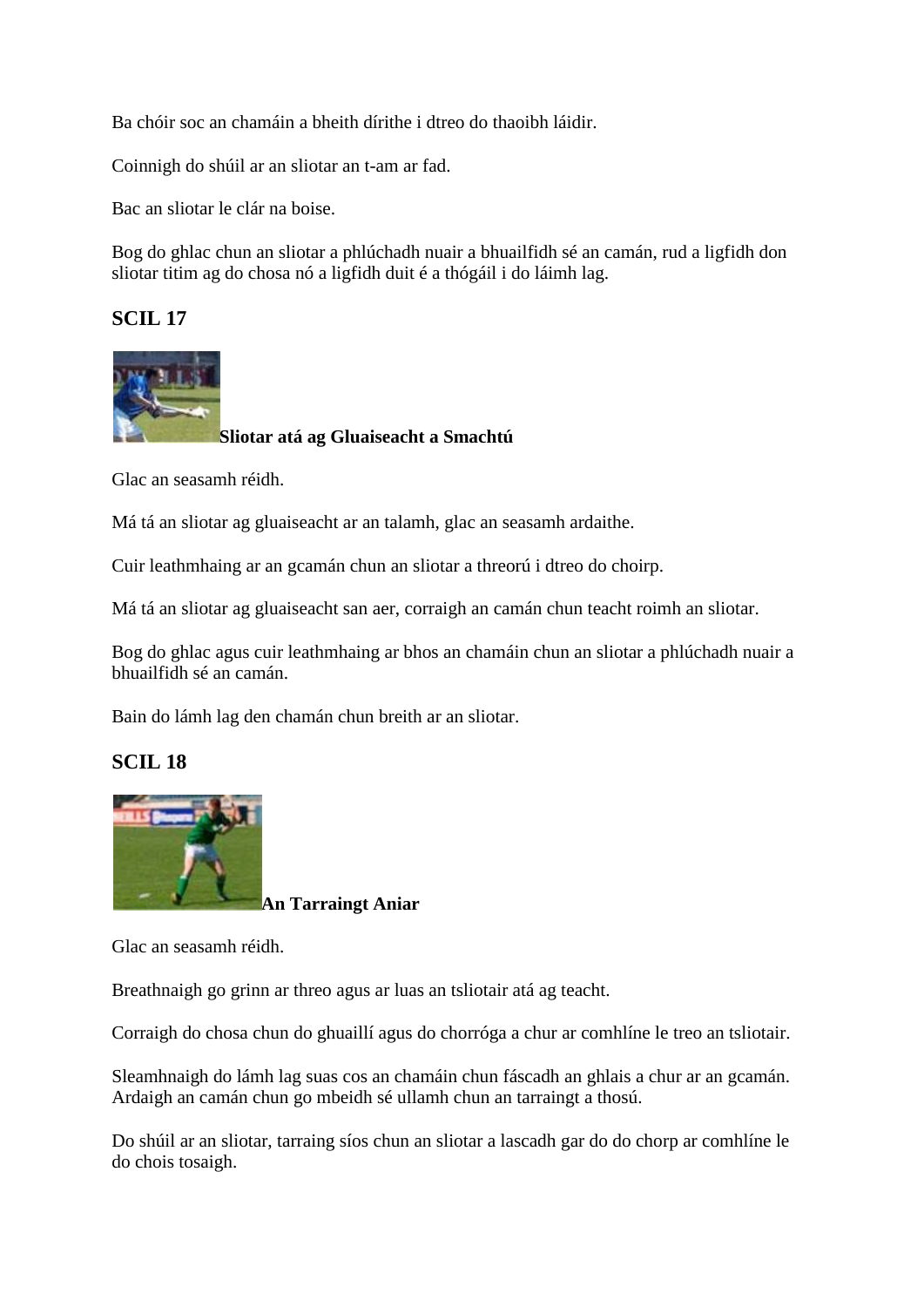

**An Smeach Talún**

Téigh i dtreo an tsliotair agus bí ullamh.

Coinnigh do shúil ar an sliotar.

Ag déanamh ar an sliotar, bain do lámh lag den chamán.

Teann isteach go dlúth leis an iománaí eile.

Sín amach do lámh láidir chun go mbeidh sí chomh fada agus is féidir.

Smeach an sliotar ón iománaí eile agus leas á bhaint as caol na lámh agat chun an tarraingt a dhéanamh.

Coinnigh chomh dlúth agus is féidir isteach leis an iománaí eile chun a lasc siúd a sheachaint.

Coinnigh ort ag iarraidh an sliotar a shealbhú glan.

# **SCIL 20**



**An Sliotar a Lascadh os do Chionn**

Glac an seasamh réidh.

Breathnaigh go grinn ar threo agus ar luas an tsliotair atá ag teacht.

Téigh isteach faoin sliotar de réir mar a thiteann sé anuas.

Corraigh do chosa chun do ghuaillí agus do chorróga a chur ar comhlíne leis an sprioc atá agat.

Coinnigh do shúil ar an sliotar.

Cuir fáscadh an ghlais ar an gcamán agus, de réir mar a thagann an sliotar i do threo, tarraing air ag an bpointe is airde os do chionn.

Cas do ghuaillí agus do chorróga chun cur leis an tarraingt.